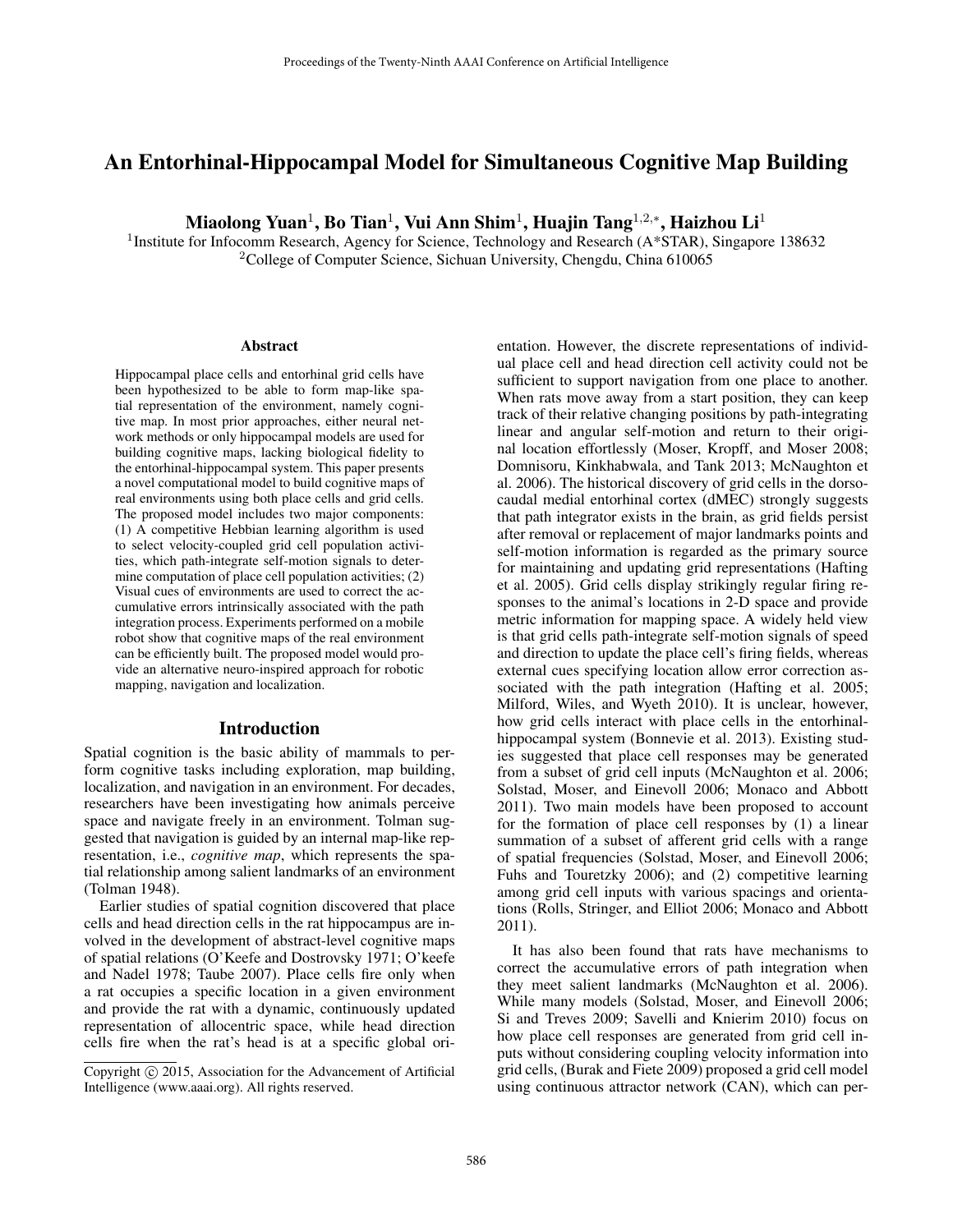form accurate path integration with noise-free velocity inputs. However, their study still suffers from some major constraints. Firstly, the CAN-based grid cell model itself is insufficient to build a cognitive map, lacking the important recurrent interactions with place cells (Bonnevie et al. 2013). Secondly, it remains unknown whether the actual self-motion and visual inputs can drive a model for error corrections to construct cognitive maps.

In this work, we aim to develop a computational model integrating visual cues, place cells and velocity-coupled grid cells for building cognitive maps. We use one dimensional continuous attractor network (CAN) to model head direction cells, as in (McNaughton et al. 2006; Zhang 1996), to encode orientations of the robot and will not discuss it in detail. Our strategy is based on the principle that velocitycoupled grid cells play the role of path integrator while place cells encode the output of path integration (Moser, Kropff, and Moser 2008). To the best of our knowledge, this is the first model in which visual inputs, place cells and velocitycoupled grid cells contribute together to build spatial cognitive maps of indoor environments on a mobile robot.

Cognitive map mechanisms have continuously inspired important implications in robotic mapping and navigation. In (Burgess et al. 1997), the model was coupled strongly to the biology of place cells, and showed how place cell firing can enable mapping and navigation in a miniature mobile robot. Multimodal integration of visual place cells and grid cells was proposed to enhance robot localization (Cuperlier, Quoy, and Gaussier 2007; Jauffret, Cuperlier, and Gaussier 2012). Most models have been tested only in laboratory environments and cognitive maps have not been built in these models. RatSLAM (Milford and Wyeth 2008), made a significant progress in emulating the spatial navigation ability of the hippocampal system, being able to build a semi-metric topological map in a real large area. (Tian et al. 2013) extended to use an RGB-D sensor to built cognitive maps for robot navigation. However, path integration in these works was performed by a heuristic method that makes an appropriately displaced copy of place cell activities, which sacrifices biological fidelity.

In summary, this work makes the important progress in the following two aspects:

- 1. The proposed entorhinal-hippocampal model, in which place cells, velocity-coupled grid cells and visual inputs contribute together to building cognitive maps simultaneously, presents the closest biological fidelity. It provides an embodied substrate to verify neural activities of the entorhinal-hippocampal circuitry found in neurobiological experiments, e.g., in laboratory rats.
- 2. The spatial cognitive system built on a mobile robot provides a practical robotic mapping and navigation approach. It would motivate more practical developments on neuro-inspired robotic spatial cognitive systems in real environments.

## **Methods**

## Architecture

Figure 1 shows the system architecture to build cognitive maps on a mobile robot platform. The robot consists of a Pioneer 3-DX mobile base, an RGB-D sensor and a laptop with an Intel(R) Core(TM) i7-3740 CPU with 16GB RAM. The front wheels of the base are equipped with encoders that provide raw odometry data and the RGB-D sensor is mounted on the front-top of the base to capture visual RGB-D images of environments. The robot's locations and orientations are encoded in place cell and head direction cell population activities, respectively. The system includes four major steps: (1) Self-motion of the raw odometry data is used to generate and drive the velocity-coupled grid cell activities. (2) A Hebbian learning algorithm is applied to learn the strengths, i.e., the weights, between place cell and gird cell population activities and determine computation of place cell activities, which path-integrate self-motion during map building. (3) Visual images are used for correcting the accumulative errors associated with the path integration and resetting when loop closures are detected. (4) A cognitive map is updated during the building process.



Figure 1: System architecture. Steps (1)-(4) are explained in text.

### From Grid Cells to Place Cells

There are mainly two general models to describe grid cell formation, i.e., oscillatory interference (Burgess 2008; Zilli and Hasselmo 2010) and CAN (Fuhs and Touretzky 2006; Burak and Fiete 2009). In an oscillatory interference model, grid cells exhibit theta phase precession during the theta cycle, acutely vulnerable to subtle changes in the phase of underlying oscillation. In a CAN model, neurons are often arranged in a 2D neural sheet. Recurrent connectivity among the neurons in a neural sheet with a global inhibition leads random patterns of population activity to spontaneously merge to organized 'bumps' of grid cell population activity (Burak and Fiete 2009). The bumps are envisaged to move as the animal moves from one place to another. A grid cell response is obtained by summing the firing activity of a single neuron over a full trajectory. The most remarkable progress of (Burak and Fiete 2009) is to accurately integrate velocity inputs into grid cell models. In this work, we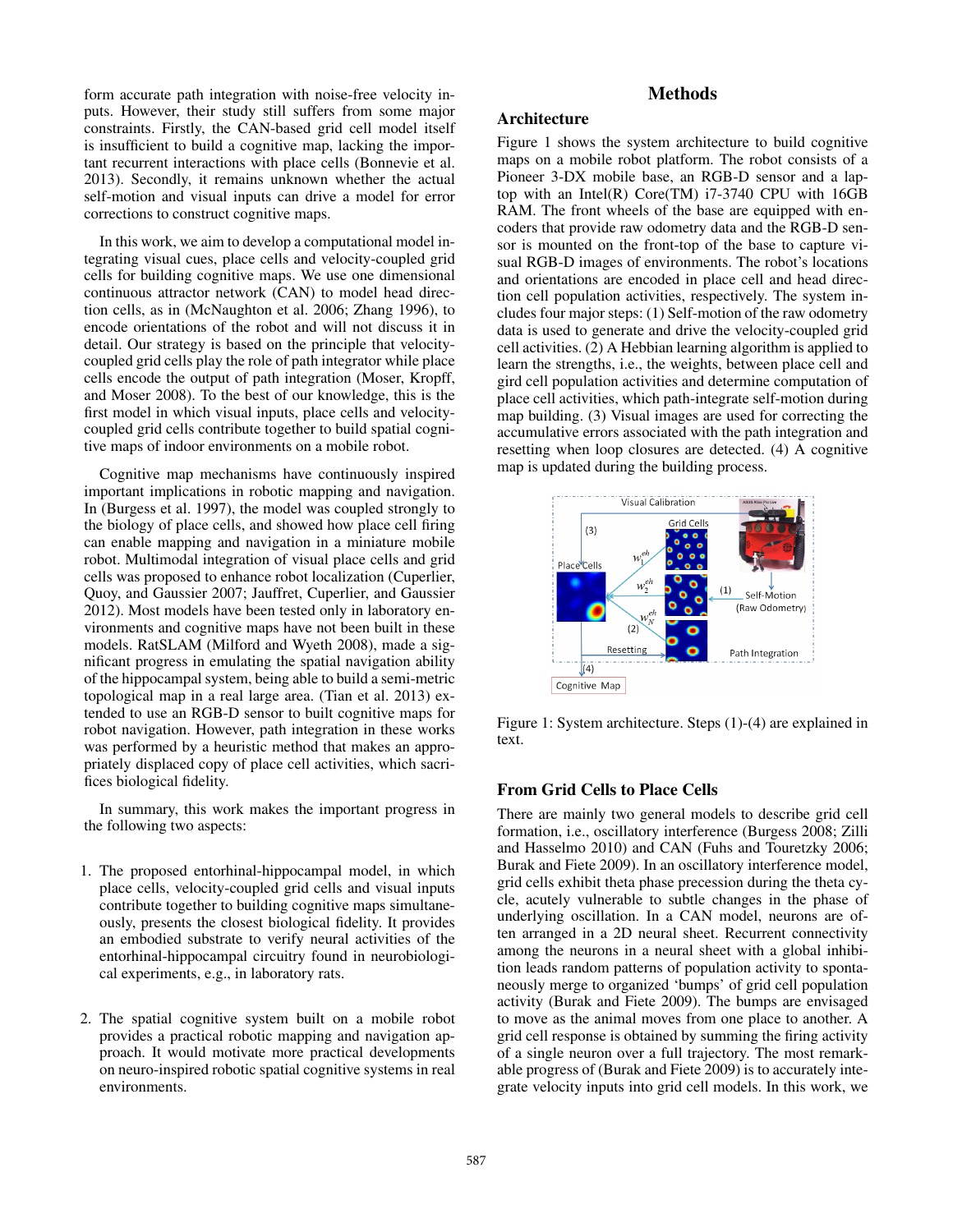use a simplified CAN model to generate and drive velocitycoupled grid cell population activities.

As in (Burak and Fiete 2009), the dynamics of rate-based neurons in a 2D neural sheet is specified by:

$$
\tau ds_i/dt = \left[\sum_j W_{ij}^g s_j + B_i\right]_+ - s_i \tag{1}
$$

where  $[\cdot]_+$  denotes a threshold-linear function that leaves positive arguments unchanged and sets negative ones to zero.  $W_{ij}^g$  is the synaptic weight from neuron j to neuron i in a neural sheet.  $\sum_j W_{ij}^g s_j$  is the inhibitory recurrent input to neuron  $i, s_i$  is the synaptic activation of neuron  $i$  and  $\tau$  is the time-constant of neuron response. If the length of a neural sheet is *n*, there will be  $n^2$  neurons in the network. Each neuron i has a preferred direction  $\theta_i$  (W, N, S or E). The feed-forward excitatory input  $B_i$  to neuron i, defined by:

$$
B_i = 1 + \alpha \hat{\mathbf{e}}_{\theta_i} . \mathbf{v}_t \tag{2}
$$

where  $\hat{\mathbf{e}}_{\theta_i}$  is the unit vector pointing to  $\theta_i$ .  $\mathbf{v}_t$  is the velocity at time t.  $W_{ij}$  is defined as follow:

$$
W_{ij}^g = W_0^g(\mathbf{x}_i - \mathbf{x}_j - l\hat{\mathbf{e}}_{\theta_j})
$$
\n(3)

with

$$
W_0^g = g_{exc} \mathbf{e}^{-\gamma |\mathbf{x}|^2} - \mathbf{e}^{-\beta |\mathbf{x}|^2}
$$
 (4)

where  $g_{exc}$  is the gain which modulates the size of grid cell population activities and  $l$  is the shift in the outgoing weights.  $\lambda$  determines the spacing of the activity in a neural sheet. We use  $\gamma = 1.1\beta$ ,  $\beta = 3\lambda^{-2}$ .

As mentioned in (Fuhs and Touretzky 2006), one grid cell population activity in one neural sheet is not sufficient to perform path integration as it results in ambiguities in location representations. Hence, multiple layers of neural sheet with various scales and orientations are required to encode unique locations in a space. Each neural sheet represents one grid cell population activity. In our implementation,  $\lambda$  and  $g_{exc}$  are uniformly sampled to generate multiple grid cell population activities. A hippocampal place cell population activity is defined as a weighted sum of a selective subset of grid cell population activities, i.e., a subset of neural sheets, with a global inhibition to balance the grid cell excitations:

$$
p_i(r) = A \left[ \sum_{j=1}^{N} w_{ij}^{eh} s_j(r) - C_{\text{inh}} \right]_+
$$
 (5)

where  $A$  and  $C_{inh}$  are the gain and the global inhibition of the place cell network. N is the layers of neural sheet.  $w_{ij}^{eh}$  is the synaptic weight connecting from grid cell population activity  $j$  to place cell population activity  $i$ .  $r$  is the current location of the robot.  $C_{inh}$  affects the number of peaks by clustering the place cell population activities and is set as  $B * max(p_i(r))$ . B is used to control the peaks of the place cell population activities. To generate one major peak of the place cell population activities, we need to learn a synaptic weight distribution to determine a proportion of grid cell population activities with overlapping activity bumps at a single location (Si and Treves 2009; Savelli and Knierim 2010). This can be accomplished by either a linear summation of a subset of grid cells with certain spatial frequencies or Hebbian learning methods. Oscillatory interference based grid cell models are normally suitable for the linear summation method (Solstad, Moser, and Einevoll 2006). In this work, we instead apply competitive Hebbian learning to find a subset of CAN-based grid cell population activities to compute the corresponding place cell population activity for cognitive map building, as defined by:

$$
dw_{ij}^{eh}/dt = kp_i(s_j - \langle s_j \rangle)
$$
 (6)

where k is the learning rate and  $\langle \cdot \rangle$  is the mean of the grid cell activities. The learning rate  $k$  permits the formation of place cell population activities during the first few minutes of exploration. In our implementation, we set it as 0.00005 experimentally. In addition, we constrain  $w_{ij}^{eh} \geq 0$  to prevent the weights becoming negative. Eq. (6) implicates that the sum over all weights is kept constant. Thus, small weights can be reduced by weight competition. According to the Oja's rule (Oja 1982), we further normalize the weights as  $\sum_{j=1}^{N} (w_{ij}^{eh})^2 = 1$  to prevent the some neurons always winning the competition (Rolls, Stringer, and Elliot 2006).

The right-hand side of Eq. (6) determines the direction of weight changes: if the current grid cell population activity is greater than mean of the afferent population activities, the synapse is potentiated; otherwise, it is depressed. Eq. (6) allows to detect grid cell population activities with spatial coincidence from multiple layers of neural sheet. Figure 2 shows the evolution of the synaptic weights of the 80 layers of neural sheet during the first 5 minutes of the session. All the synaptic weights were initially assigned to  $1/80$ . It can be observed that by the competitive Hebbian learning algorithm, a small portion of the synaptic weights remained positive while a large portion of them converged to zero across the session. Thus, only a small subset of grid cell population activities will be selected to form one major peak of place cell population activities.



Figure 2: Evolution of synaptic weights.

### Effects of Learning Parameters

In this section, we evaluate the effects of Hebbian learning parameters on place cell activities. Learning the synaptic weights between gird cells and place cells is important to determine the contributions of grid cell population activities to generating place cell population activities which encode the robot's locations for cognitive map building. The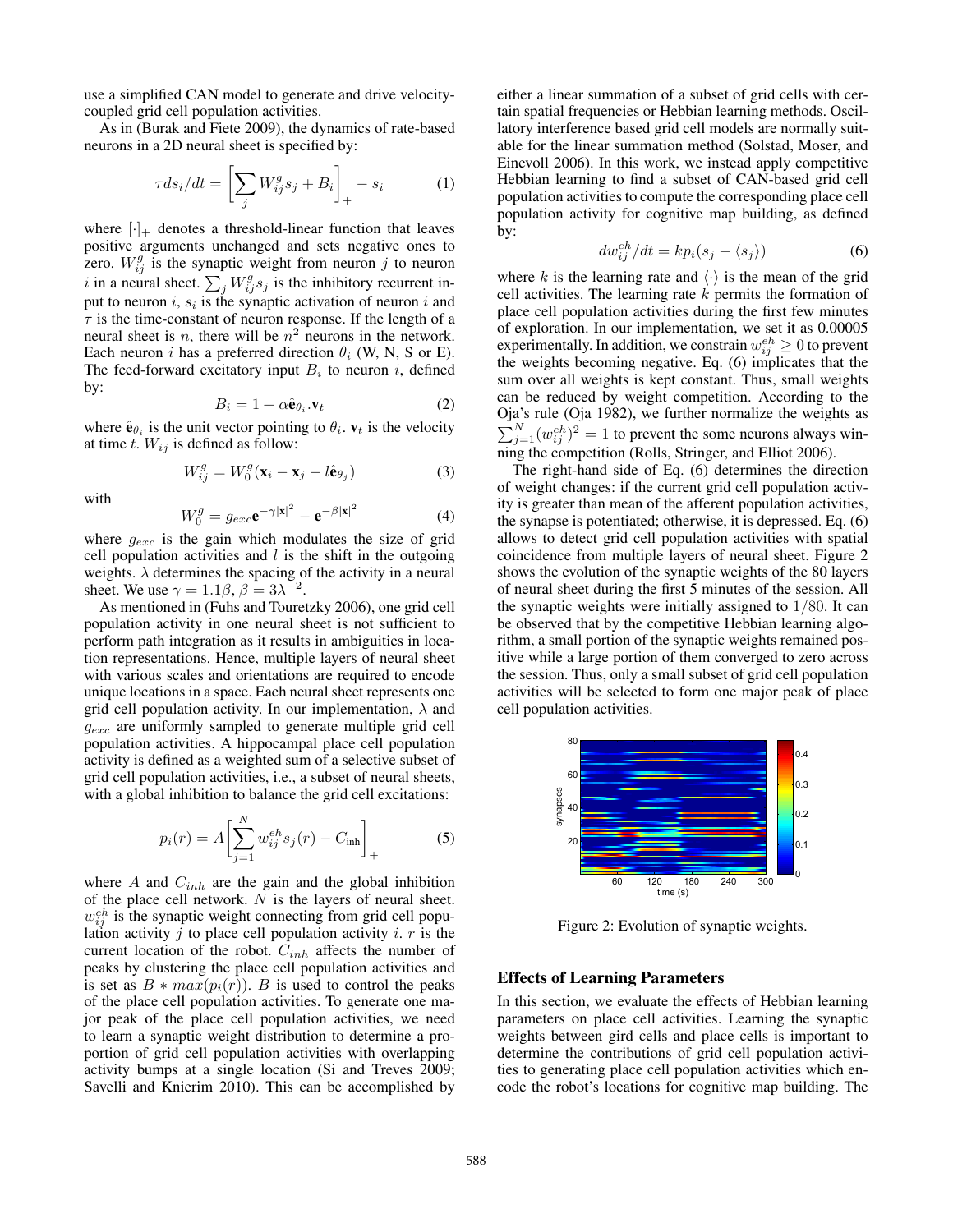size and the layers of neural sheets, the spacing of grid cell population activities in one neural sheet by  $\lambda$  and the gain  $g_{exc}$  mainly affect the formation of the place field activities. Obviously, if the value of  $\lambda$  increases, the spacing of the grid cells will also increases, thus leading fewer peaks of the place cell population activities. Fig 3 and 4 show how the size of neural sheet and the layers of neural sheet affect the learning results. In these two examples,  $g_{exc}$  is both set as 1.0. It can be observed that with the same  $\lambda$  and the layers of neural sheet, the larger the size of the neural sheet, the fewer the number of the major peaks of the place cell population activities. At the same time, with the same  $\lambda$  and the same size of the neural sheet, larger number of the the layers of neural sheet reduces the number of the major peaks of the place cell population activities.



Figure 3: Larger size of the neural sheet leads to fewer peaks of the place cell population activities. Row A to C represent the results of  $40 \times 40$ ,  $48 \times 48$  and  $56 \times 56$ , respectively.



Figure 4: More grid cells reduce the number of the major peaks of the place cell population activities. Row A to C represent the results of 80, 100 and 120, respectively.

Different values of  $g_{exc}$  will also lead to different place cell population activities. Fig 5 shows the results in which  $g_{exc}$  was sampled from [1, 1.1]. It can be observed that the Hebbian learning results are much better than those when  $g_{exc}$  is set to 1.0, as shown in Row A in Fig 3 and 4. However, it is non-trivial to determine an optimum. In our current implementation, it was set experimentally. Furthermore, to deal with the presence of the multiple peaks, one solution is that we can increase the value of  $B$  to reduce the numbers



Figure 5: Place cell population activity generated from grid cell population activities with  $g_{exc}$  sampled from [1, 1.1].

of peaks. However, from our experiments, we have observed that the major peak of the place cell population activities exists consistently during the entire session even in the case of multiple peaks. Thus, this property of the proposed method guarantees that cognitive maps can be correctly built using various scales of grid cell networks.

### Visual Calibration and Map Building

Evidence has revealed that when a rat returns to a familiar environment, the path integrator should be reset in order to adjust to the perceived environment (Moser, Kropff, and Moser 2008; Fuhs and Touretzky 2006). However, it remains unclear that how the brain senses and transforms external sensory inputs into an internal cognitive map (Burak and Fiete 2009). In our implementation, we use RGB-D images as visual cues to correct the path integration errors and reset the place cell population activities as well as the associated grid cell population activities at the previous locations and directions when loop closures are detected. Depth information can avoid ambiguity caused in 2D images and it is invariant to lighting conditions, in which many similar indoor scenes become distinguishable. A comparison between the image profiles is performed for each pair of incoming RGB and depth frames (Tian et al. 2013) for loop closure and new scene detection.

Our cognitive map contains a set of spatial coordinates that the robot has experienced in its past travels, as shown in Fig 6. The robot's spatial coordinates are calculated from the place cell population activities which are generated from a subset of grid cell population activities using Eq. (5). Nodes in the cognitive map are constructed by associating the major peak of the place cell population activities with corresponding visual cues, locations and denoted as visual experiences. These visual experiences serve as visual cues for loop closure detection. Algorithm 1 shows the cognitive map building process. The incoming visual inputs are compared with the historical visual experiences. If the latest input matches the previous visual experiences, it is considered as a familiar scene which had been seen previously by the robot. The status of the grid cell population activities and the place cell population activity are then reset to the previous matched visual experiences. The current visual input and the matched visual experience are merged to one experience. Otherwise, a new visual experience is created. Once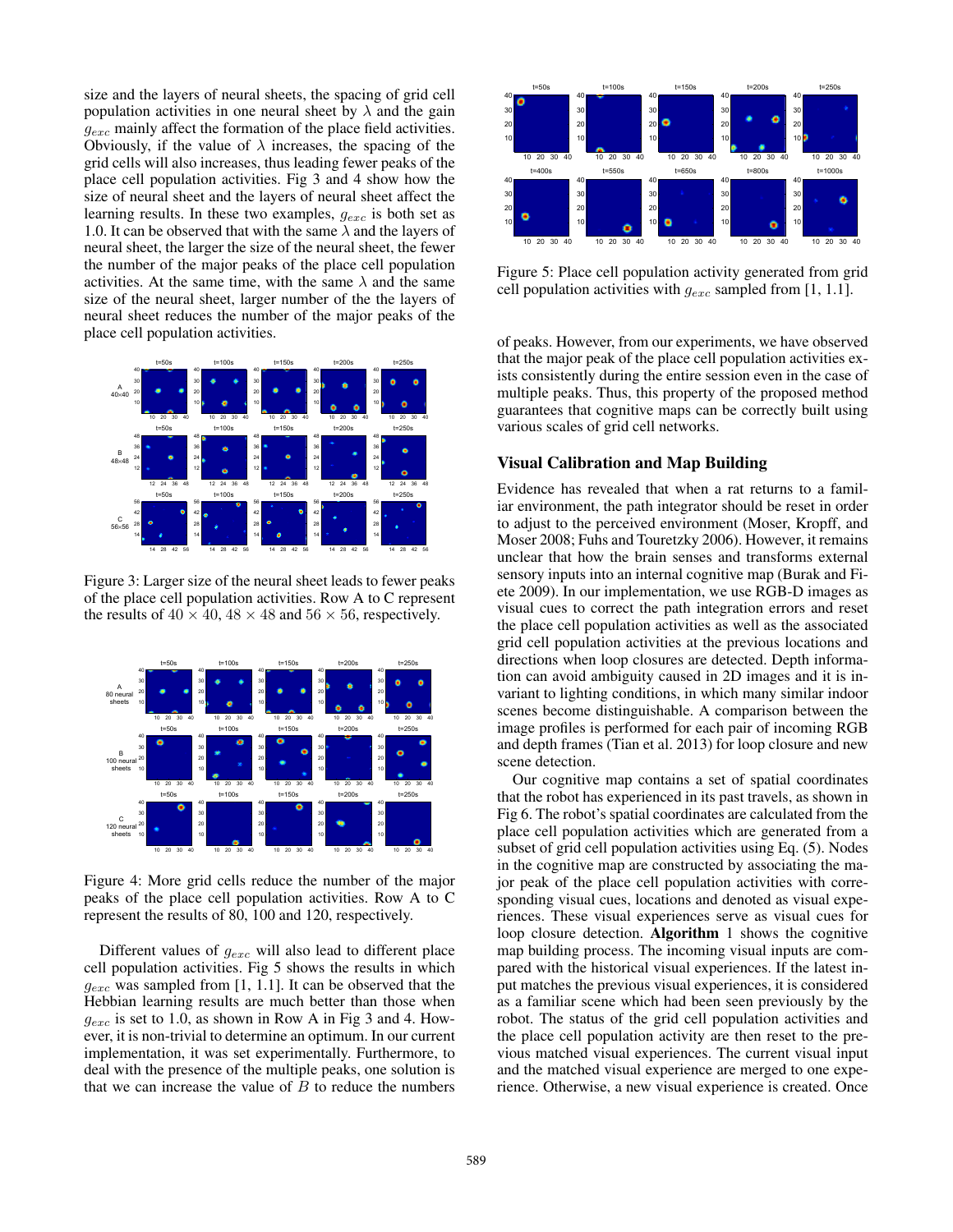a loop closure is detected, the map will be adjusted to the recalled visual experiences.

| <b>Algorithm 1:</b> The Cognitive Map Building Algorithm          |  |  |  |  |
|-------------------------------------------------------------------|--|--|--|--|
| <b>Input:</b> Raw odometry data from the robot wheel encoders and |  |  |  |  |
| visual images from the RGB-D sensor                               |  |  |  |  |
| <b>Output:</b> Cognitive map                                      |  |  |  |  |
| <b>Begin:</b>                                                     |  |  |  |  |
| Calculate grid cell population activities using Eq. (1)-(4).      |  |  |  |  |
| Calculate place cell population activities using Eq. (5).         |  |  |  |  |
| Obtain one major peak of place cell population activities         |  |  |  |  |
| using Eq. $(6)$ .                                                 |  |  |  |  |
| • Perform visual profile comparison.                              |  |  |  |  |
| <b>if</b> The incoming visual input matches the previous visual   |  |  |  |  |
| experiences,                                                      |  |  |  |  |
| <b>then</b> Perform resetting and map correction.                 |  |  |  |  |
| else Create a new visual experience.                              |  |  |  |  |
| end if                                                            |  |  |  |  |
| End:                                                              |  |  |  |  |

## Experimental Analysis

We aim to build a cognitive map for a large office environment of  $35m \times 35m$  on a mobile robot to validate the effectiveness of the proposed model. Table shows the parameters setting. The mobile robot is commanded to make a complete exploration of the indoor environment (the exploration process is shown in the accompanying video).

Fig.6 shows the experimental results. Row A shows the dead-reckoning map obtained from the robot odometry. Obviously, this map can not represent the environment properly. Row B shows the cognitive map built by the proposed computational model. With visual inputs, the system can successfully perform loop closure detection and and correct the odometry drift. Finally it generates a cognitive map which encodes both topological and metric information. In Row C, the blue dotted line shows the real trajectory traveled by the robot, and the red crosses indicate the firing locations of the grid cell located at  $(20,20)$  in the  $21<sup>th</sup>$  layer of the neural sheets. Row D shows the corresponding rate map. To generate the rate map, a spatial smoothing algorithm using a Gaussian kernel, as described in (Hafting et al. 2005), is adopted with a bin size of  $0.5m \times 0.5m$ .

From the experiment, we have observed that before the first loop closure was detected, the cognitive map was the same as the raw map built directly using the raw odometry data. When the loop closure was detected (i.e., the robot detected a scene which it had traveled.), resetting was performed and the map was corrected according to the recalled visual experiences. Fig. 7 demonstrates an example of loop closure detection and path integration resetting process. Fig. 7(a) and (b) show the constructed map and corresponding place cell population activities at t=15 seconds. When t=265 seconds, the incoming visual input matched with the previous visual experience (t=15 seconds) and a loop closure was thus detected (Fig. 7(c)). Immediately, the system corrected the map (at  $t=267.5$  seconds), as shown in Fig. 7(e). Correspondingly, the grid cell population activities and the place cell population activities were reset to the visual ex-

| Parameter                                   | Setting        |
|---------------------------------------------|----------------|
| Shift in Outgoing Weights l                 |                |
| Size of Neural Sheet                        | $40 \times 40$ |
| Time-Constant of Neuron Response $\tau$     | 10ms           |
| Periodicity of the Formed Lattice $\lambda$ | [13, 21]       |
| Gain $q_{exc}$                              | [1, 1.1]       |
| Parameter B                                 | 0.5            |
| Layers of Neural Sheet N                    | 80             |
| Learning Rate $k$                           | 0.00005        |

Table 1: Parameter Setting

perience at t=15 seconds. Fig. 7(f) show the result of resetting the place cell population activities at t=265 seconds (Fig. 7(d)) to the previous position and direction of the visual experience at  $t=15$  seconds (Fig. 7(b))<sup>1</sup>. It should be noted that the positions of the place cell population activities in Fig. 7(b), (d) and (f) are not the same as those in the cognitive map because the place cell population activities only encoded the robot's relative positions. In addition, before and after the resetting process, the synaptic weights remained unchanged, thus resulting in different activities at t=15 seconds and 267.5 seconds. As observed, the final raw maps built directly using the raw odometry data failed to represent the real environment due to the accumulated errors, while the cognitive maps built using path integration resetting correctly represented the environment with associated visual experiences. Fig. 8 shows that the final cognitive map correctly represented the spatial representation of the robot's exploring space.

Throughout the map building process, the grid cells spiked at regular intervals along the robot trajectory, displaying grid-like property. Compared to the regularly tessellating triangle structure spanning the environment observed from the grid cells in rat's entorhinal cortex region (Hafting et al. 2005), the responses of a single grid cell in our simulation were at regular intervals because the robot explored the environments with guided exploration in order to build a complete map.

#### **Discussion**

As addressed above, place cell activities are generated from a selected subset of grid cell activities. In a recent research (Bonnevie et al. 2013), it is found that the formation of grid cells is also dependent on place cells by hippocampal backprojections. In our model, grid cells interact with place cells. First, due to the ambiguous location representations in grid cells, the resetting process was performed on place cells, leading to the corresponding resettings of grid cells. Second, the competitive Hebbian learning used in this work also implicates that grid cells interact with place cells.

In most existing experiments (Burak and Fiete 2009; Zilli and Hasselmo 2010), the velocity inputs are extracted from ground-truth trajectories recorded by an allothetic tracking system. However, for animals or autonomous mobile robots, the accumulated errors are inevitable. In our model, the velocity inputs were extracted from idiothetic wheel encoders,

<sup>&</sup>lt;sup>1</sup>The resetting results of grid cells are not shown in the paper.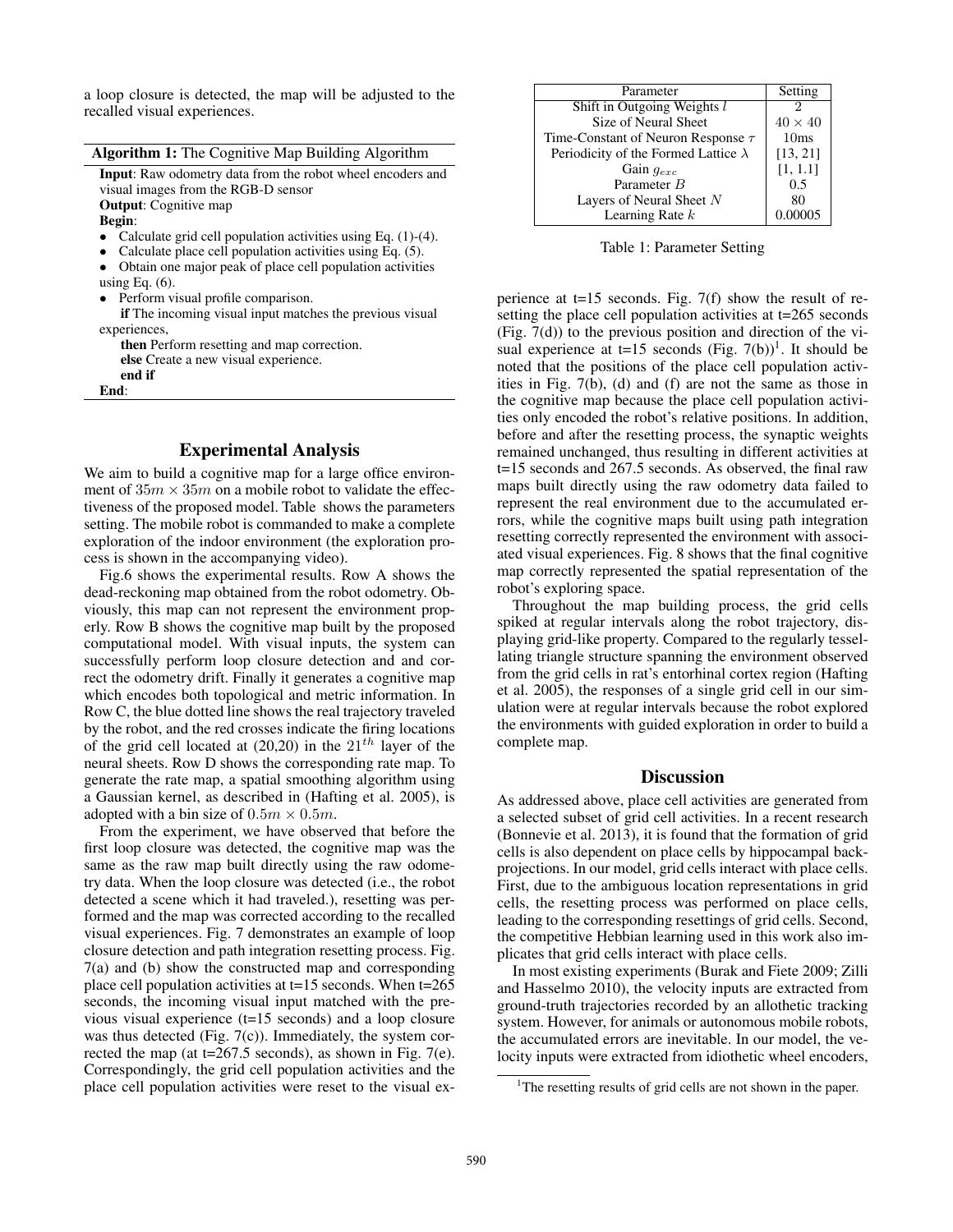

Figure 7: Loop closure detection and path integration resetting. The red circle indicates the robot's current position.



Figure 6: Neural responses in the map building process.



Figure 8: The final cognitive map (in blue) superimposed on the office layout.

which are self-generated signals and the accumulated errors are reflected in raw odometry data, to generate and drive CAN-based grid cell population activities. Together with the visual information captured from the RGB-D sensor for loop closure detection and map correction, our cognitive map model is able to produce accurate representation of the envi-

| Neural Sheet   | Memory(MB) | Time (Second) |
|----------------|------------|---------------|
| $32 \times 32$ | 66         | 450           |
| $40 \times 40$ | 217        | 1638          |
| $48 \times 48$ | 564        | 2304          |
| $56 \times 56$ | 1180       | 10913         |
| $64 \times 64$ | 2192       | 21988         |

|  |  | Table 2: Weights for various neural sheets |  |
|--|--|--------------------------------------------|--|
|  |  |                                            |  |

ronment in contrast to what constructed from the raw data.

For computational efficiency, we use a small scale network with a sheet of  $40 \times 40$  neurons and N is 80. We have conducted experiments with large scale of grid cell networks, such as  $64 \times 64$ , which can still build accurate cognitive maps. However, it is found that the CAN-based grid cell model is computationally inefficient and not scalable. With larger  $n$ , the generation time and the memory storage of the recurrent synaptic weights increase dramatically. Table shows the times and memories to generate and store the recurrent synaptic weights of 80 layers of neural sheet with various sizes of the neural sheet. It can be seen that for only 80 grid cell population activities with a sheet of  $64 \times 64$ , it requires around 6 hours to generate and 2.2G memory to store the recurrent synaptic weights. To simulate large scale networks, using scalable neuromorphic hardware (Furber et al. 2014; Merolla et al. 2014) could drive the way.

Our cognitive map model will contribute to developing innovative robotic spatial cognition approaches (Huang, Tang, and Tian 2014; Milford, Wiles, and Wyeth 2010). Compared to the traditional probabilistic SLAM algorithms, the proposed method tracks the neural activities, which encode locations and orientations with regard to the robot in a cognitive map. The advantage is that poses and related view information can be efficiently associated with the cognitive map for efficient robot navigation and localization without modeling uncertainties of landmarks.

### Conclusion

In this paper, we proposed a novel entorhinal-hippocampal model which is able to build cognitive maps simultaneously by integrating activities of place cells and grid cells with real visual inputs. The mobile robot embedded with the spatial cognitive model was able to accurately map the environment. Such a model will facilitate to investigate neural mechanisms of spatial cognition in a non-intrusive way. Furthermore, it will inspire innovative robotic approaches for mapping, localization and navigation, etc.